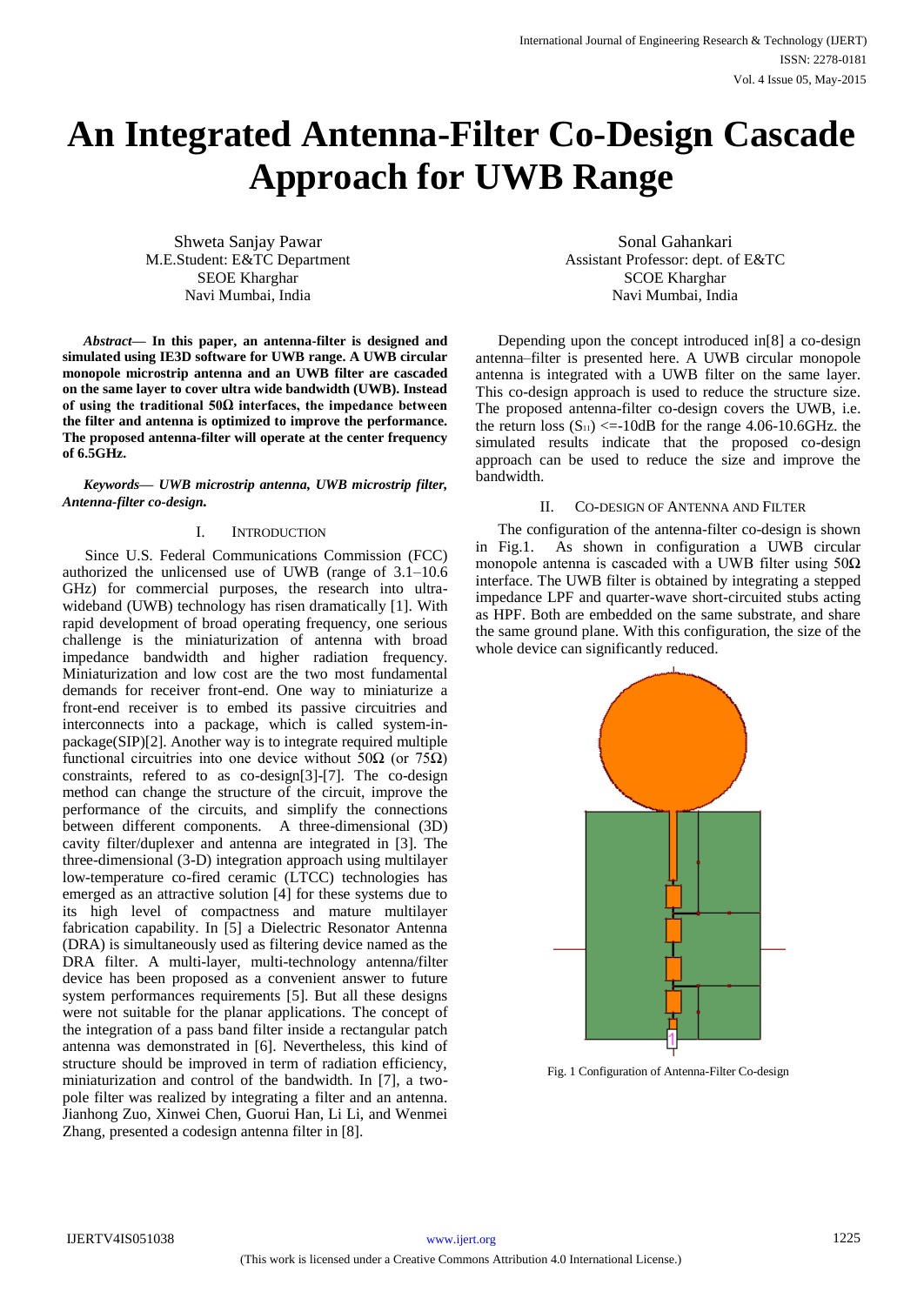



Fig. 2 Configuration of UWB Filter

TABLE I MEASUREMENTS OF UWB FILTER

|      | $-2$          | Lz   | L4   | L5               | $L_{\text{stab}}$ | $W_{hi}$     | <b>III</b><br>$\mathbf{w}_{\text{lo}}$ |
|------|---------------|------|------|------------------|-------------------|--------------|----------------------------------------|
| 0.85 | 2.22<br>ے ے ت | 1.54 | 3.39 | $\Omega$<br>4.41 | 3.45              | 0.22<br>U.ZJ | <b>J.IJ</b>                            |

The geometry of UWB filter is as shown in Fig. 2. This configuration is obtained by integrating stepped impedance LPF and quarter-wave short-circuited stubs HPF. To cover the entire UWB range cutoff of LPF is selected as 10GHz and the HPF at 3GHz. Then these two designs are embedded to form a composite BPF. This structure of composite BPF is implemented on RT-duroid with the dielectric constant  $\varepsilon$ =2.2 and substrate thickness=0.508mm. The structure consist of the high impedance  $Z_h=130\Omega$  and low impedance  $Z_l=30\Omega$ microstrip lines. In the composite BPF the locations of quarter wave stubs are optimized to compact the design. The filter is designed to cover the UWB range (3.1GHz-10GHz). Here a Butterworth LPF filter with N=9 is chosen and impedance ratio is selected 130Ω/30Ω. All design measurements for stepped impedance LPF are given in Table 1.

The electrical length of each element is calculated by using following formulas

$$
\beta l_i = \frac{cz_l}{R_0} \tag{1}
$$

$$
\beta l_i = \frac{LR_0}{z_h} \tag{2}
$$

Where  $R_0$  is the filter load impedance and L and C are normalized element values of the low pass prototype. Then from these electrical lengths physical lengths of each element can be easily calculate.

As the name indicates HPF consists of short-circuited stubs of λ/4 lengths.

## *B. Antenna Design[11]*

The microstrip antenna used here is a circular monopole antenna. Broadband planar monopole antennas have all the advantages of the monopole in terms of their cost, and ease of fabrication besides, yielding very large bandwidths. Fig. 3 shows the geometry of circular monopole antenna. The width of the micro strip feed line is calculated and optimized to achieve 50  $\Omega$  impedance. On the other side of the substrate, the conducting ground plane with a length Lg and width Wg. Radius of the patch is calculated using following equation.

$$
LF = \frac{7.2}{2.25R + g}
$$
 (3)

Where LF is lower frequencyin GHz, R is radius of the circular patch in cm, and g is substrate thickness in cm.



Fig. 3 Geometry of Circular Monopole Antenna

## III. SIMULATED RESULTS FOR CO-DESIGN ANTENNA-**FILTER**

Fig. 4 shows the layout of UWB filter implemented on RTduroid. Fig. 5 shows the results of UWB filter, which shows clearly that the UWB filter implemented on RT-duroid cover the total UWB range (3.2-10.6GHz).

Fig. 6 shows the return loss  $S_{11}$  of the cascaded UWB filter and circular monopole antenna. This result signifies that when